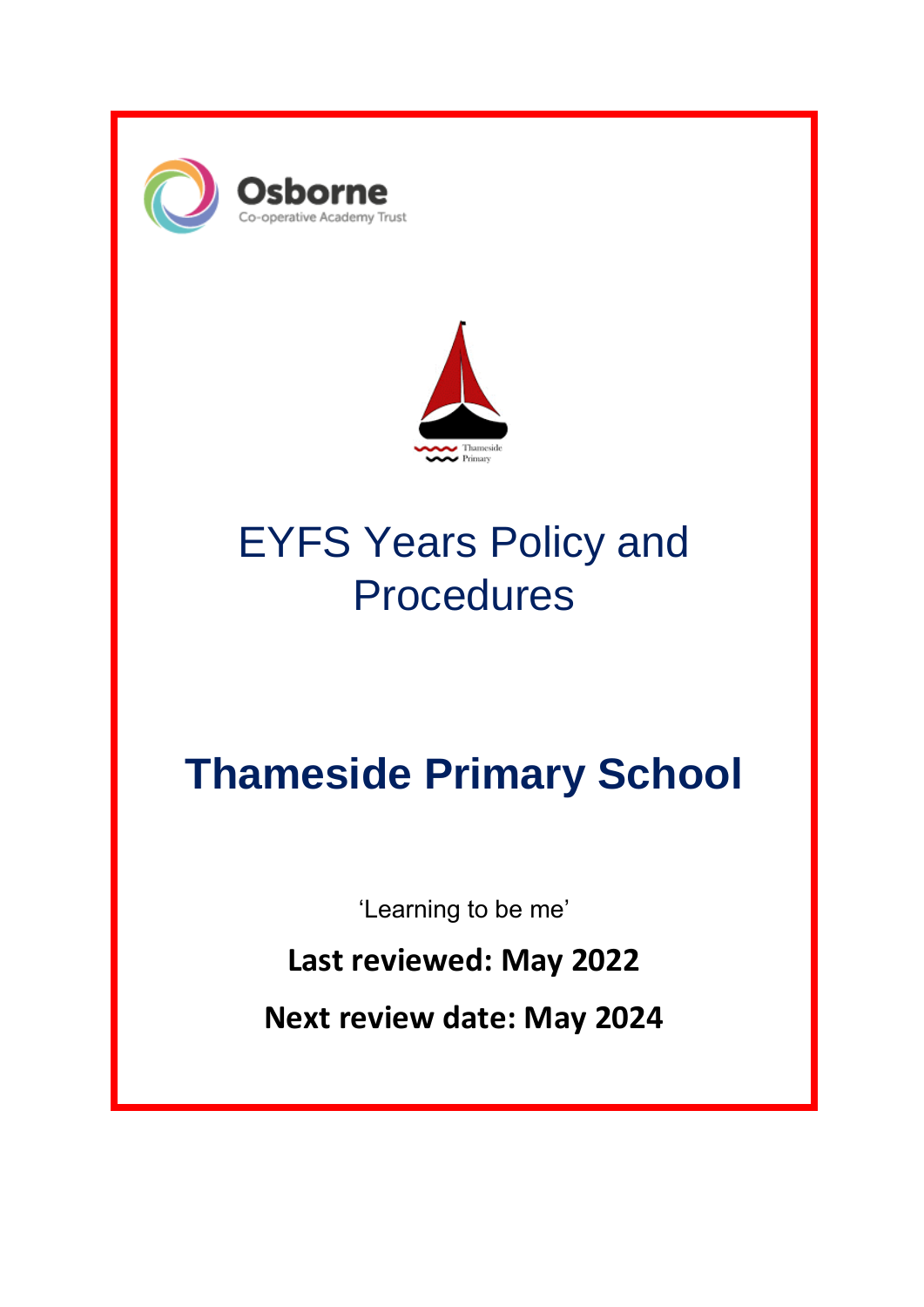Thameside Primary School is a member of the Osborne Co-operative Academy Trust, a multi-academy trust (MAT) incorporated around the principles and values of the international co-operative movement. These are Equality, Equity, Democracy, Self-help, Self-Responsibility and Solidarity, along with the ethical values of openness, honesty, social responsibility and caring for others. These values and principles underpin all our actions

# **Introduction**

Every child deserves the best possible start in life and the support that enables them to fulfil their potential. Children develop quickly in the early years and a child's experiences between birth and age five have a major impact on their future life chances. A secure, safe and happy childhood is important in its own right. Together, good parenting and high-quality early learning provide the foundation children need to make the most of their abilities and talents as they grow up.

This policy is based on requirements set out in the 2021 statutory framework for the Early Years Foundation Stage (EYFS).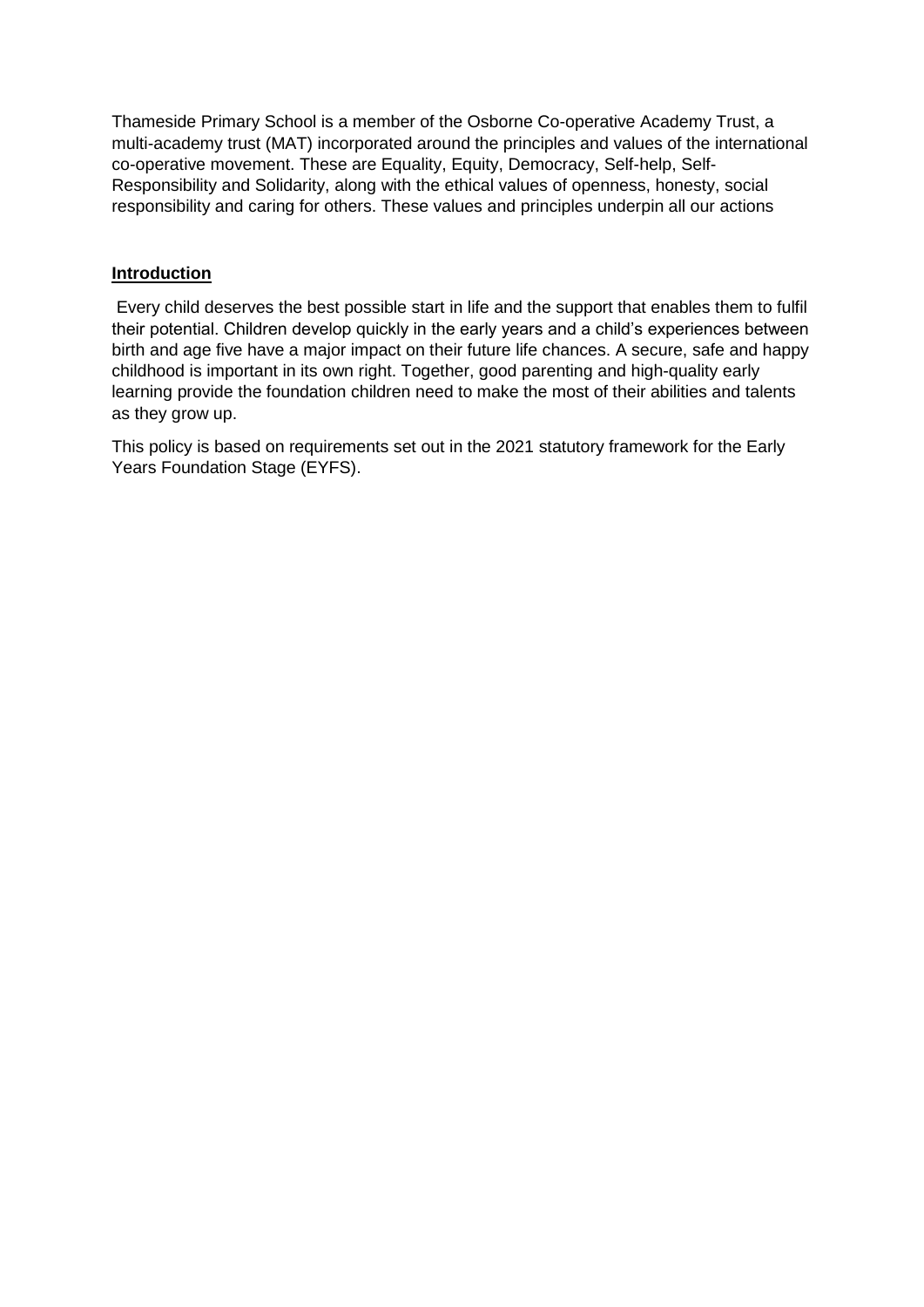# **Principles**

The EYFS is based upon four principles:

# **A unique child.**

We recognise that every child is a competent learner who can be resilient, capable, confident and self‐assured. We recognise that children develop in individual ways and at varying rates. Children's attitudes and dispositions to learning are influenced by feedback from others; we use praise and encouragement as well as celebration and rewards to encourage and develop a positive attitude to learning.

# **Positive relationships.**

We recognise that children learn to be strong and independent from secure relationships and aim to develop caring, respectful and professional relationships with the children and their families.

# **Enabling environments**.

We recognise that the environment plays a key role in supporting and extending the children's development. Through observations, we assess the children's interests, stages of development and learning needs before planning challenging, achievable activities and experiences to extend their learning.

## **Learning and development.**

The Early Years environment is organised to allow children to explore and learn securely and safely. There are areas where the children can be active, be quiet and rest. The environment is set up in learning areas where children can find and locate equipment and resources independently

Early childhood is the building blocks upon which children build the rest of their lives. At Thameside Primary School, we value the importance that the EYFS plays in laying secure foundations for future learning and development.

All children begin school with a variety of experiences and learning and it is the privilege of the adults working in Thameside Early Years to accept the task of building upon that prior learning experience. This is done through a holistic approach to learning ensuring that parents and guardians, support staff and the Early Years team work effectively together to support the learning and development of the children in their care.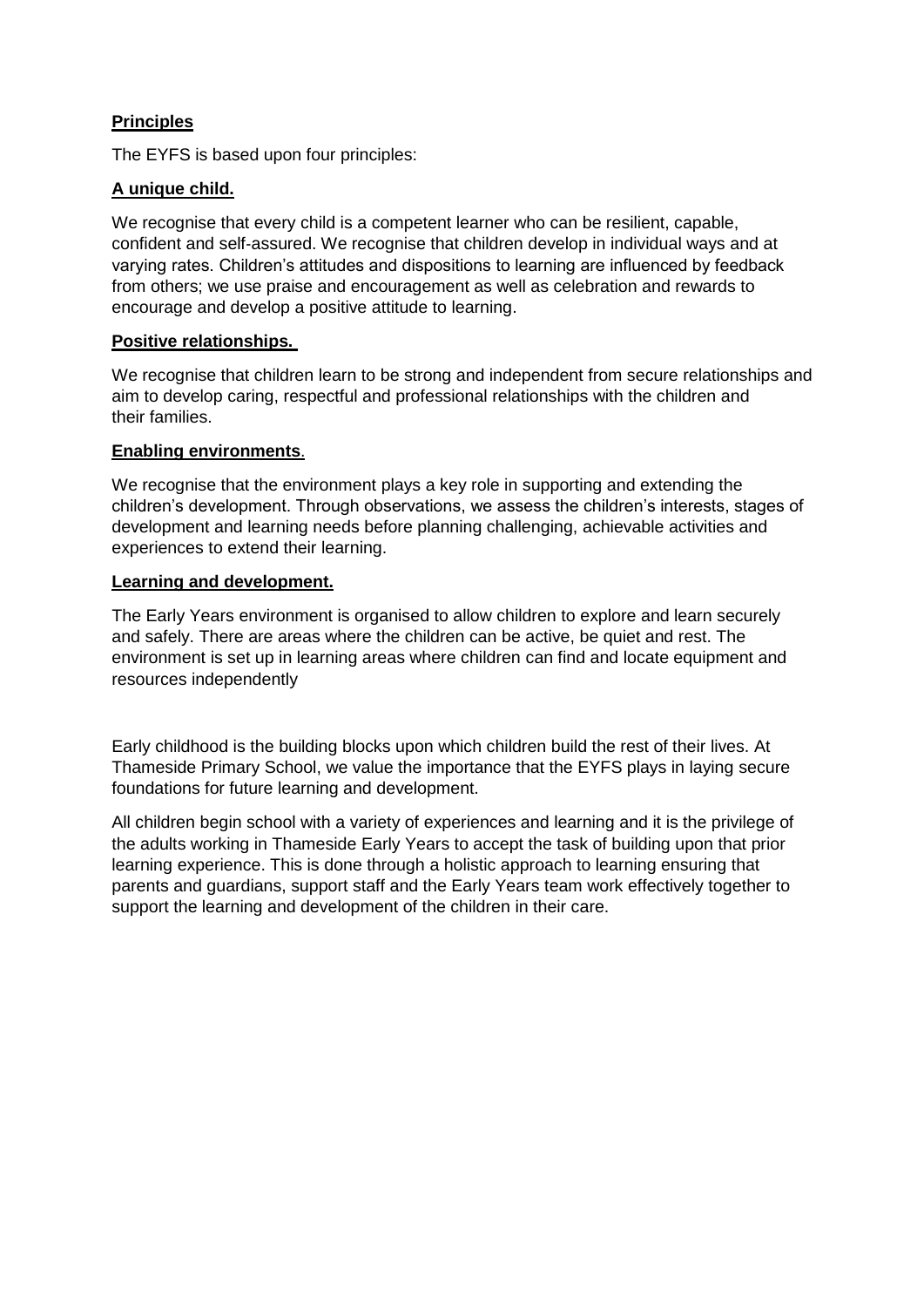Learning and development is categorised into three prime areas of learning:

- Communication and language.
- Physical development.
- Personal, social and emotional development.

Additionally, there are four specific areas of learning:

- Literacy
- Mathematics
- Understanding the world
- Expressive arts and design

# **Characteristics of effective learning**

The characteristics of effective learning underpin achievement of these prime and specific areas of learning. They describe factors which play a central role in a child's learning and in becoming an effective learner. These are vital elements to support the transition process from EYFS to Year 1. The characteristics represent processes rather than outcomes. Information describing the child's characteristics of effective learning will provide Year 1 teachers with vital background and context when considering the child's next stage of development and future learning needs.

## **Playing and exploring – engagement**

- Finding out and exploring
- Playing with what they know
- Being willing to 'have a go'

## **Active learning – motivation**

- Being involved and concentrating
- Keeping trying
- Enjoying achieving what they set out to do

## **Creating and thinking critically – thinking**

- Having their own ideas
- Making links
- Choosing ways to do things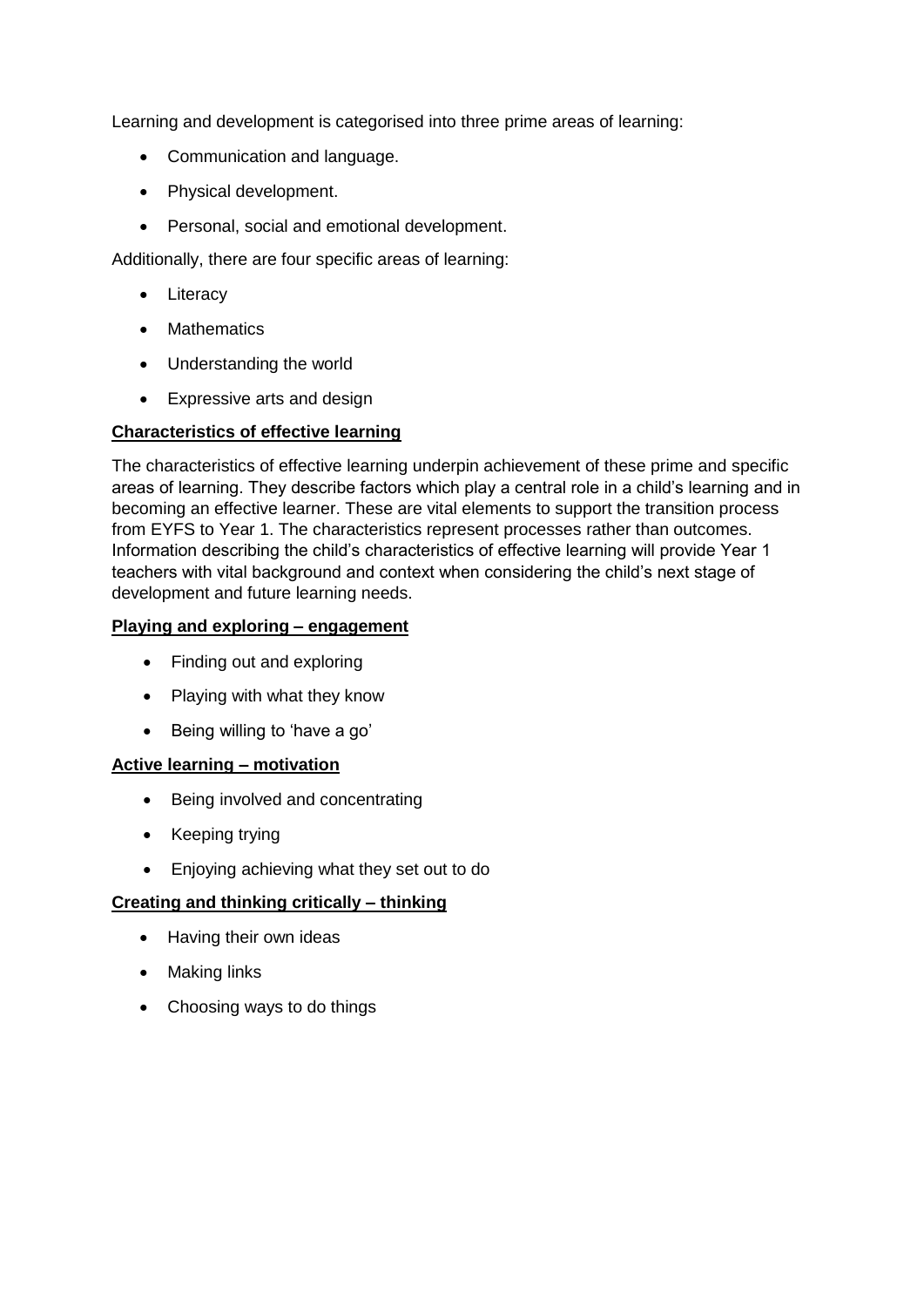# **EYFS Rational**

In the Early Years at Thameside Primary School, we believe that every pupil is unique. We ensure all children have the opportunity to develop and learn in a safe and nurturing environment where play and learning is combined. Through practical learning experiences, we strive to equip children with a love of learning and a natural curiosity. We are committed to giving our pupils the best possible start to their school life, teaching them skills that ensure their wellbeing now and success in the future.

# **Aims**

Our intent is to:

- Establish an environment that is nurturing, bright and exciting and one that is full of interesting and challenging activities in which learning can take place
- Respond to children's interests and use these to inform planning
- Deliver a curriculum based on entitlement for all, which considers each child's existing knowledge and experiences, and where the children can engage in first-hand experiences
- Capitalise on children's interests in order to achieve learning outcomes
- Be flexible and responsive so that plans can be changed or adapted to follow the interests of the children and respond to external events
- Give children opportunities to practise, revise and extend knowledge and skills in a consistent and stable environment and that children access a broad and balanced curriculum that gives them skills needed for good progress through school and life
- Enable children to develop characteristics of effective learning, which will enable them to become independent, resourceful and resilient learners now and throughout their education.
- Provide quality and consistency in teaching and learning so that every child makes good progress from their starting point
- Develop close partnerships, working between practitioners and with parents and/or carers

# **Concepts:**

Our curriculum is designed to develop the characteristics of effective learning:

- Creating and thinking critically pupils have and develop their own ideas, make links between ideas, and develop strategies for doing things
- $\bullet$  Active learning pupils keep on trying if they encounter difficulties and enjoy their achievements
- Playing and exploring pupils investigate and experience things, and 'have a go'.

## **Implementation**

In order to implement our intent, we have:

 The Thameside curriculum which is broad and balanced, and which builds on the knowledge, understanding and skills of all pupils, from individual starting points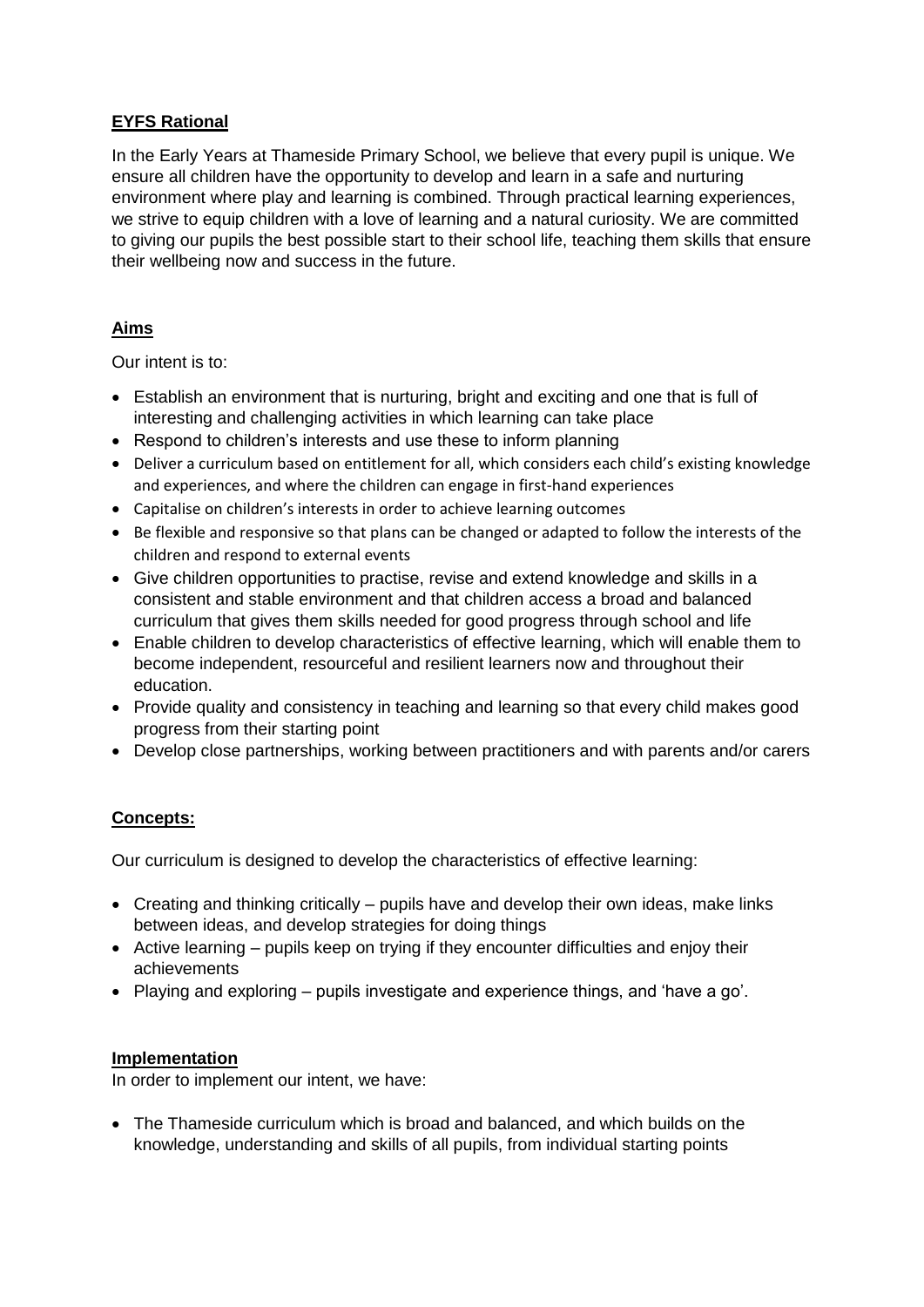- An Early Years curriculum that uses a combination of topic themes and enrichment opportunities
- Meaningful learning experiences, developing each pupil's characteristics of learning
- High quality interactions and observations with adults that demonstrate and impact on the progress of all pupils and learning outcomes
- Careful assessment opportunities through observations, which are recorded on Tapestry and shared with parents. These are used to inform the next steps of learning and meet individual needs.
- Developed an effective, engaging and challenging environment that is set up so that pupils can access all areas of learning both inside and outside at any one time
- An environment set up so that basic, continuous and enhanced provision is planned in accordance to assessment and key skills
- Daily phonics lessons, including continuous provision where phonics activities are available for children to consolidate and extend phonic skills and knowledge
- Ensured that staff are equipped with the necessary professional development to deliver our curriculum
- An Early Years lead who monitors teaching and learning to improve standards and outcomes
- A curriculum that meets the needs of all pupils (including SEND, EAL and PPG)

# **Impact**

Through implementing the above:

- Children's progress is at least good from their varied starting points
- Children reach or exceed the Early Learning Goals at the end of Reception
- Children demonstrate curiosity, independence, resilience and other characteristics of effective learning.
- Children display a willingness to make the transition from Early Years in to KS1

# **The Induction Process**

A parent welcome meeting will be held to outline key information for the next academic year.

A staff member from Reception or Nursery will visit the 'new child' to Thameside and their family for a home visit. During this visit, essential information for the next academic year is shared.

Each child will be invited to a transition session so they can spend some time at Thameside Primary School in order to familiarise themselves with both the staff and the Early Years environment.

Staff from the Early Years will meet with Nursery practitioners to understand the current abilities and needs of the pupils.

Children will have a phased timetable during the first few weeks of term to ease the transition period.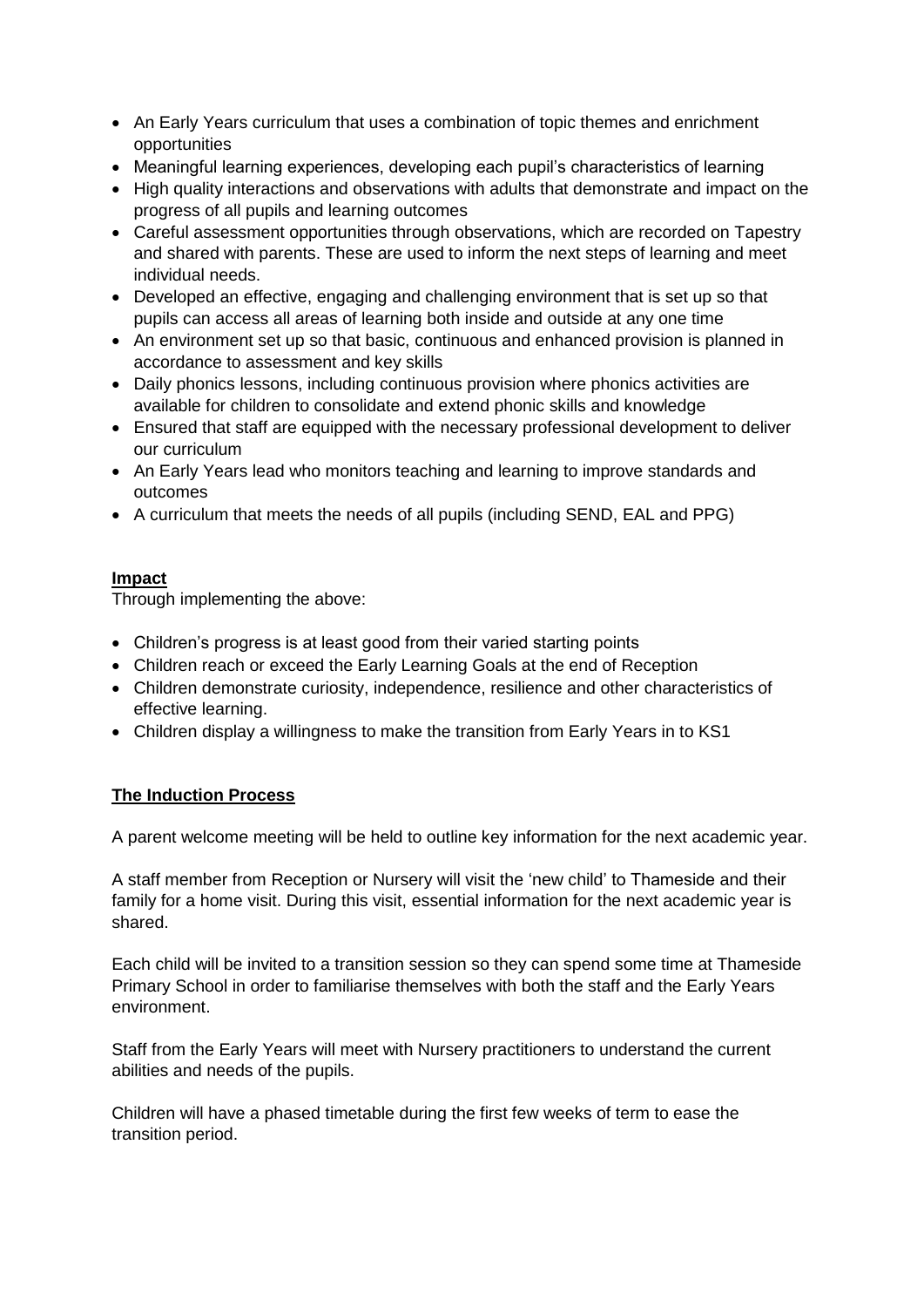All children are individuals and the transition they need to start school will be tailored to their needs. This may mean a longer settling process is required for some pupils to ensure their wellbeing. The staff in Early Years are happy to offer advice and support during this period.

## **Working with Parents**

We recognise that children learn and develop well when there is a strong partnership between practitioners and parents and/or carers.

Parents and/or carers are kept up to date with their child's progress and development. Twice yearly parent evenings and the EYFS profile helps to provide parents and/or carers with a well-rounded picture of their child's knowledge, understanding and abilities. Parents are able to access observations on Tapestry and record achievements made at home.

#### **Assessment**

At Thameside Primary, ongoing assessment is an integral part of the learning and development processes. Staff observe pupils to identify their level of achievement, interests and learning styles. These formative assessments inform future planning and ensure that all pupils build on their current knowledge and skills at a good pace. Evidence of children's achievements are recorded online using Tapestry and in writing books. Assessments and judgments are moderated both in school and externally with local and/or Trust schools.

At the end of the EYFS, staff complete the EYFS profile for each child. Pupils are assessed against the 17 early learning goals, indicating whether they are:

- Meeting expected levels of development, or
- Not yet reaching expected levels ('emerging')

The profile reflects ongoing observations and discussions with parents and/or carers. The results of the profile are then shared with parents and/or carers.

## **Organisation and Play**

Learning through play is integral to the Early Years Foundation Stage. Through daily play based activities, our children explore and develop learning experiences that will help them to make sense of the world. They practise and build up ideas on how to control themselves, leading them to understand the need for rules. They communicate with others as they investigate and solve problems, as well as having opportunities to express fears or review anxious experiences in controlled and safe situations.

The Reception classes have their own timetables. Each day, children will take part in a range of adult-led focussed activities and are offered a range of child-led activities. There are opportunities for learning to take place both indoors and outdoors.